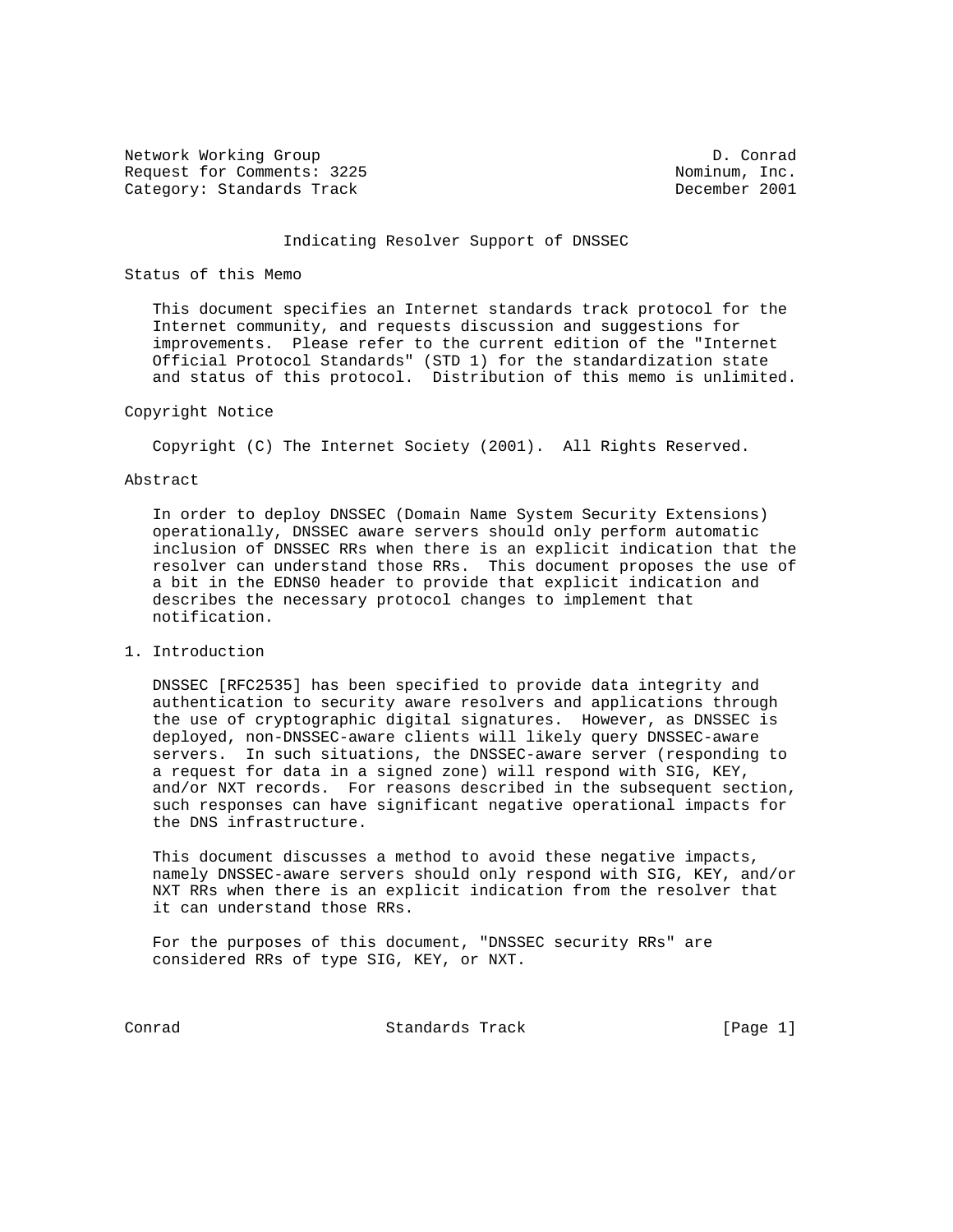The key words "MUST", "MUST NOT", "REQUIRED", "SHALL", "SHALL NOT", "SHOULD", "SHOULD NOT", "RECOMMENDED", "MAY", and "OPTIONAL" in this document are to be interpreted as described in [RFC2119].

# 2. Rationale

 Initially, as DNSSEC is deployed, the vast majority of queries will be from resolvers that are not DNSSEC aware and thus do not understand or support the DNSSEC security RRs. When a query from such a resolver is received for a DNSSEC signed zone, the DNSSEC specification indicates the nameserver must respond with the appropriate DNSSEC security RRs. As DNS UDP datagrams are limited to 512 bytes [RFC1035], responses including DNSSEC security RRs have a high probability of resulting in a truncated response being returned and the resolver retrying the query using TCP.

 TCP DNS queries result in significant overhead due to connection setup and teardown. Operationally, the impact of these TCP queries will likely be quite detrimental in terms of increased network traffic (typically five packets for a single query/response instead of two), increased latency resulting from the additional round trip times, increased incidences of queries failing due to timeouts, and significantly increased load on nameservers.

 In addition, in preliminary and experimental deployment of DNSSEC, there have been reports of non-DNSSEC aware resolvers being unable to handle responses which contain DNSSEC security RRs, resulting in the resolver failing (in the worst case) or entire responses being ignored (in the better case).

 Given these operational implications, explicitly notifying the nameserver that the client is prepared to receive (if not understand) DNSSEC security RRs would be prudent.

 Client-side support of DNSSEC is assumed to be binary -- either the client is willing to receive all DNSSEC security RRs or it is not willing to accept any. As such, a single bit is sufficient to indicate client-side DNSSEC support. As effective use of DNSSEC implies the need of EDNS0 [RFC2671], bits in the "classic" (non-EDNS enhanced DNS header) are scarce, and there may be situations in which non-compliant caching or forwarding servers inappropriately copy data from classic headers as queries are passed on to authoritative servers, the use of a bit from the EDNS0 header is proposed.

 An alternative approach would be to use the existence of an EDNS0 header as an implicit indication of client-side support of DNSSEC. This approach was not chosen as there may be applications in which EDNS0 is supported but in which the use of DNSSEC is inappropriate.

Conrad Conrad Standards Track [Page 2]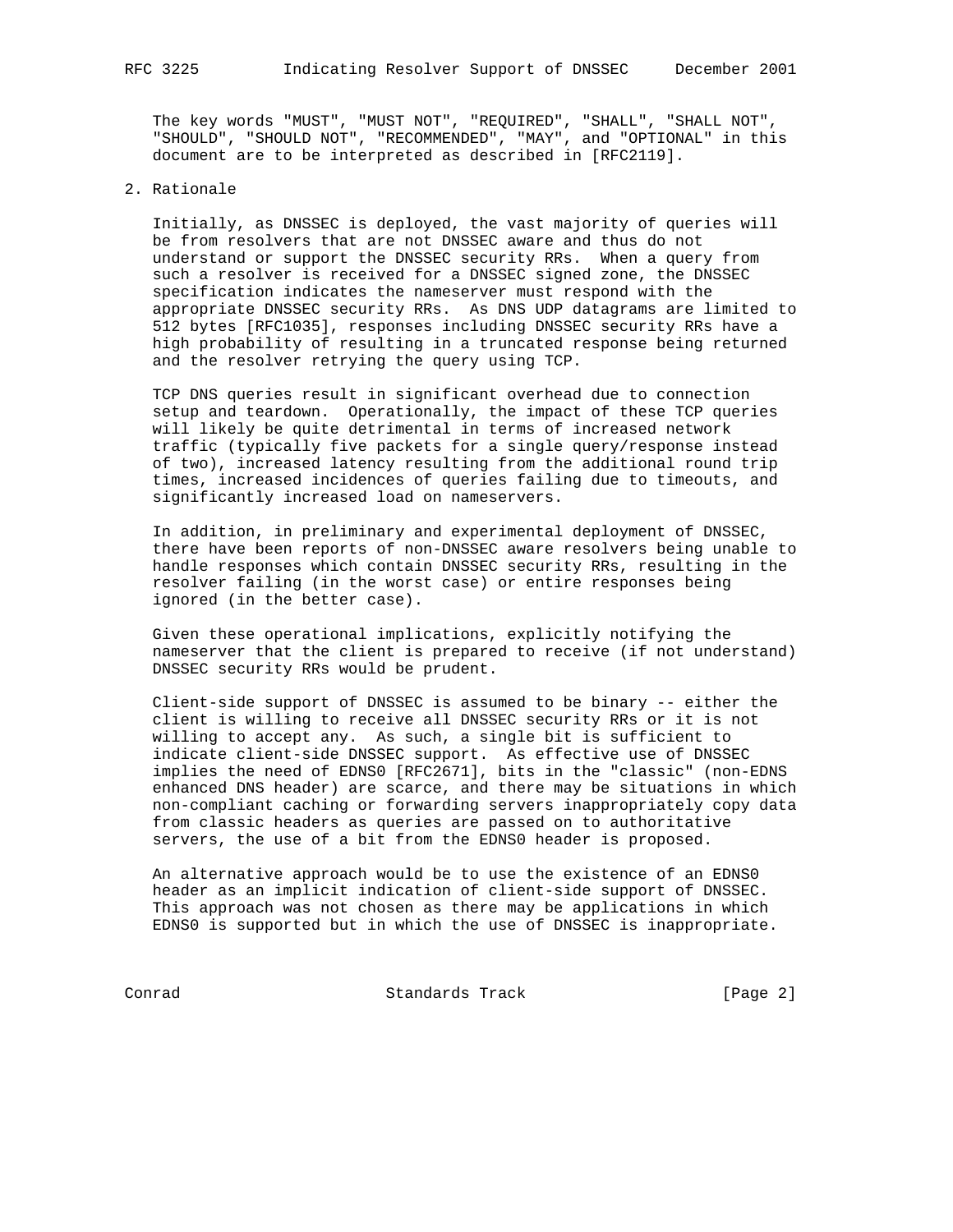#### 3. Protocol Changes

 The mechanism chosen for the explicit notification of the ability of the client to accept (if not understand) DNSSEC security RRs is using the most significant bit of the Z field on the EDNS0 OPT header in the query. This bit is referred to as the "DNSSEC OK" (DO) bit. In the context of the EDNS0 OPT meta-RR, the DO bit is the first bit of the third and fourth bytes of the "extended RCODE and flags" portion of the EDNS0 OPT meta-RR, structured as follows:

| $+0$ (MSB)          | $+1$ (LSB) |  |
|---------------------|------------|--|
| $0:$ EXTENDED-RCODE | VERSION    |  |
| 2:  DO              |            |  |

 Setting the DO bit to one in a query indicates to the server that the resolver is able to accept DNSSEC security RRs. The DO bit cleared (set to zero) indicates the resolver is unprepared to handle DNSSEC security RRs and those RRs MUST NOT be returned in the response (unless DNSSEC security RRs are explicitly queried for). The DO bit of the query MUST be copied in the response.

 More explicitly, DNSSEC-aware nameservers MUST NOT insert SIG, KEY, or NXT RRs to authenticate a response as specified in [RFC2535] unless the DO bit was set on the request. Security records that match an explicit SIG, KEY, NXT, or ANY query, or are part of the zone data for an AXFR or IXFR query, are included whether or not the DO bit was set.

 A recursive DNSSEC-aware server MUST set the DO bit on recursive requests, regardless of the status of the DO bit on the initiating resolver request. If the initiating resolver request does not have the DO bit set, the recursive DNSSEC-aware server MUST remove DNSSEC security RRs before returning the data to the client, however cached data MUST NOT be modified.

 In the event a server returns a NOTIMP, FORMERR or SERVFAIL response to a query that has the DO bit set, the resolver SHOULD NOT expect DNSSEC security RRs and SHOULD retry the query without EDNS0 in accordance with section 5.3 of [RFC2671].

Conrad **Standards Track** [Page 3]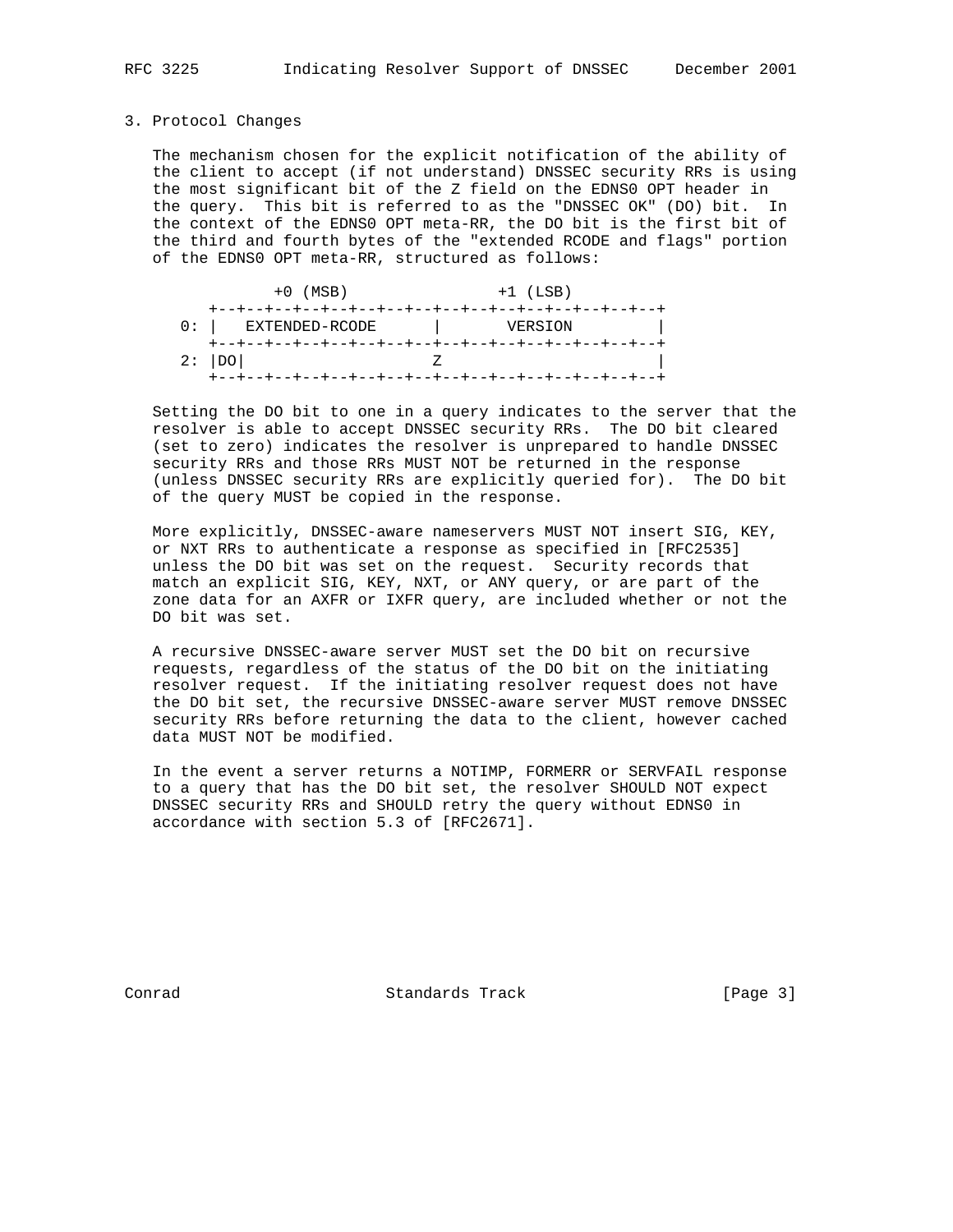#### Security Considerations

 The absence of DNSSEC data in response to a query with the DO bit set MUST NOT be taken to mean no security information is available for that zone as the response may be forged or a non-forged response of an altered (DO bit cleared) query.

## IANA Considerations

 EDNS0 [RFC2671] defines 16 bits as extended flags in the OPT record, these bits are encoded into the TTL field of the OPT record (RFC2671 section  $4.6$ ).

 This document reserves one of these bits as the OK bit. It is requested that the left most bit be allocated. Thus the USE of the OPT record TTL field would look like

| $+0$ (MSB)          | $+1$ (LSB) |  |
|---------------------|------------|--|
| $0:$ EXTENDED-RCODE | VERSION    |  |
| 2:  DO              |            |  |
|                     |            |  |

#### Acknowledgements

 This document is based on a rough draft by Bob Halley with input from Olafur Gudmundsson, Andreas Gustafsson, Brian Wellington, Randy Bush, Rob Austein, Steve Bellovin, and Erik Nordmark.

## References

- [RFC1034] Mockapetris, P., "Domain Names Concepts and Facilities", STD 13, RFC 1034, November 1987.
- [RFC1035] Mockapetris, P., "Domain Names Implementation and Specifications", STD 13, RFC 1035, November 1987.
- [RFC2119] Bradner, S., "Key words for use in RFCs to Indicate Requirement Levels", BCP 14, RFC 2119, March 1997.
- [RFC2535] Eastlake, D., "Domain Name System Security Extensions", RFC 2535, March 1999.
- [RFC2671] Vixie, P., "Extension Mechanisms for DNS (EDNS0)", RFC 2671, August 1999.

Conrad **Standards Track** [Page 4]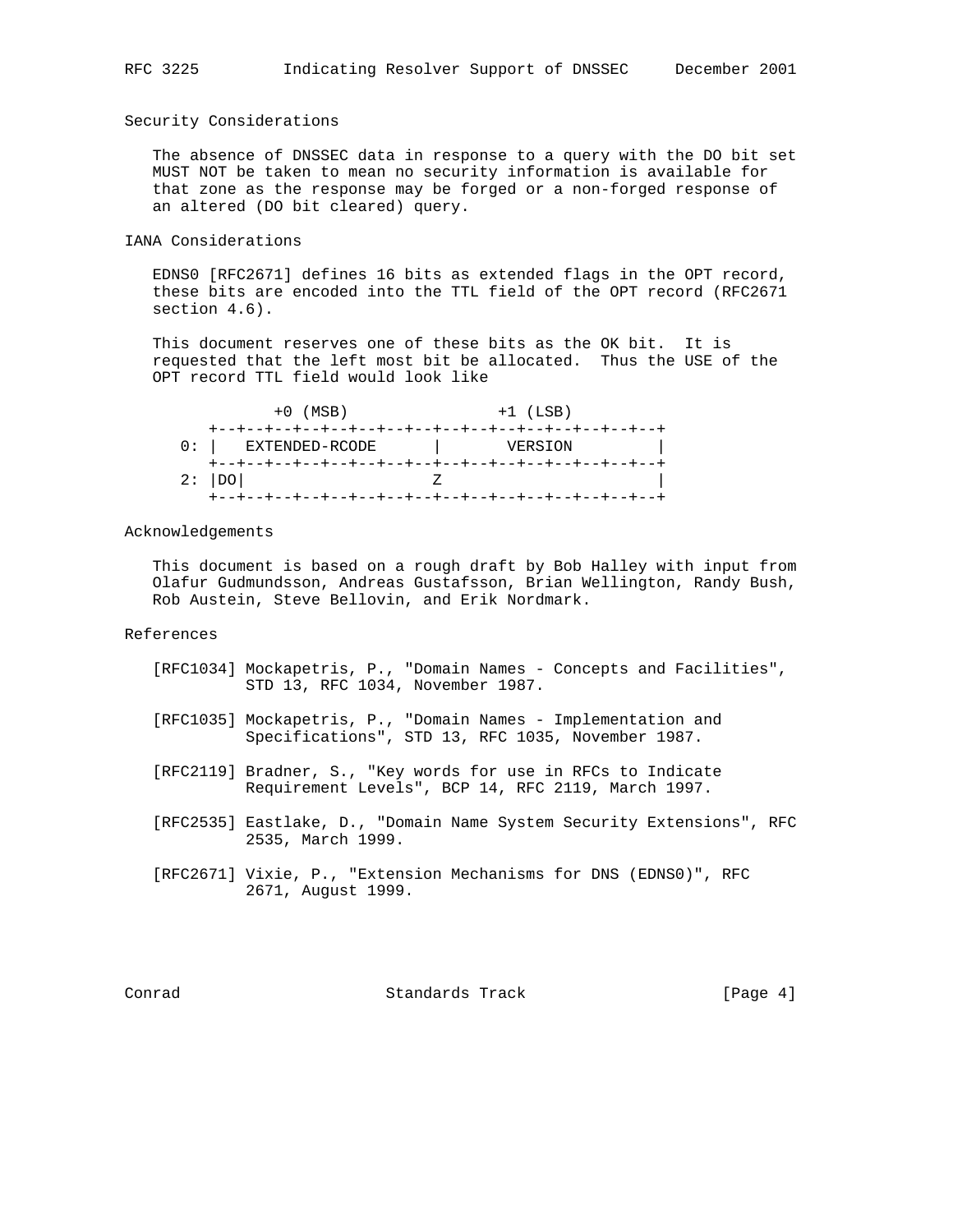Author's Address

 David Conrad Nominum Inc. 950 Charter Street Redwood City, CA 94063 USA

 Phone: +1 650 381 6003 EMail: david.conrad@nominum.com

Conrad Conrad Standards Track [Page 5]